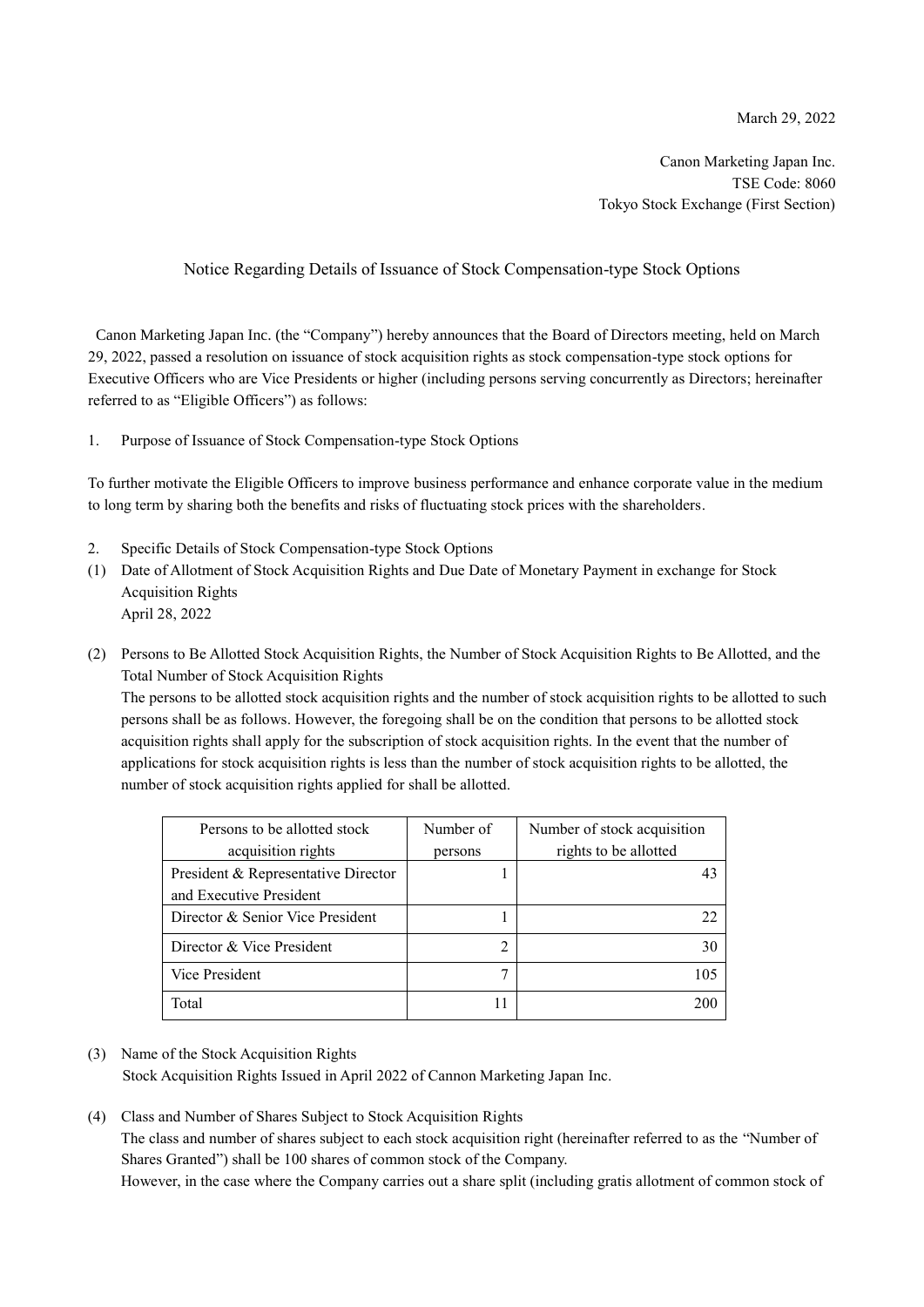the Company; the same applies hereinafter with regard to references to the share split) or share consolidation of its common stock after the date of allotment of stock acquisition rights as set forth in (1) above (hereinafter referred to as the "Allotment Date"), the Number of Shares Granted shall be adjusted according to the formula as below. The resulting fractions of less than one share occurring upon such adjustment shall be rounded down.

| Number of Shares Granted | Number of Shares Granted | Ratio of share split   |
|--------------------------|--------------------------|------------------------|
| after adjustment         | before adjustment        | or share consolidation |

Furthermore, in addition to the preceding, the Company may make appropriate adjustments to the Number of Shares Granted within a reasonable range in the case where the Company carries out a corporate merger, corporate division, or other similar action after the Allotment Date that makes it necessary to adjust the Number of Shares Granted.

(5) Calculation Method of Payment Amount for Stock Acquisition Rights

The payment amount for stock acquisition rights shall be the amount obtained by multiplying the fair value per stock acquisition right on the Allotment Date by the total number of stock acquisition rights to be allotted to the Eligible Officers in office on the Allotment Date. The fair value of the stock acquisition rights shall be calculated using Black-Scholes Model, based on various conditions to be applied on the Allotment Date. As the payment amount is the fair value of the stock acquisition rights as stated above, it does not constitute a favorable price issue. When allotting stock acquisition rights, eligible persons shall be paid the same amount of monetary compensation as the payment amount set forth above, and the holder of the stock acquisition rights shall, in lieu of delivery of such payment amount, offset the said compensation receivables against the payment obligation for the payment amount for the stock acquisition rights.

- (6) Amount of Property to be Contributed upon Exercise of Stock Acquisition Rights The payment amount per share that may be delivered by exercising each stock acquisition right shall be one yen, and the amount of property to be contributed upon the exercise of each stock acquisition right shall be the amount calculated by multiplying this amount by the Number of Shares Granted.
- (7) Period during which Stock Acquisition Rights May be Exercised The period during which stock acquisition rights may be exercised shall be from April 29, 2022 to April 28, 2052
- (8) Matters regarding the Stated Capital and Capital Reserves to be Increased due to the Issuance of Shares upon Exercise of Stock Acquisition Rights
	- (a) The amount of stated capital to be increased due to the issuance of shares upon exercise of stock acquisition rights shall be one half (1/2) of the maximum amount of increase in stated capital to be calculated in accordance with Article 17, Paragraph 1 of the Regulations on Corporate Accounting, with any amount less than one yen arising from such calculation to be rounded up.
	- (b) The amount of capital reserves to be increased due to the issuance of shares upon exercise of stock acquisition rights shall be the amount obtained by deducting the amount of stated capital to be increased set forth in (a) above, from the maximum amount of increase in stated capital set forth in (a) above.
- (9) Restrictions on the Acquisition of Stock Acquisition Rights by Means of Transfer Acquisitions of stock acquisition rights by means of transfer shall require the approval of the Board of Directors of the Company.
- (10) Conditions for the Exercise of Stock Acquisition Rights
	- (a) Persons in receipt of stock acquisition rights may, in accordance with the provisions of the stock acquisition rights allotment agreement to be executed between the Company and a holder of the stock acquisition rights, exercise their stock acquisition rights within the range of 0% to 100% according to the degree of achievement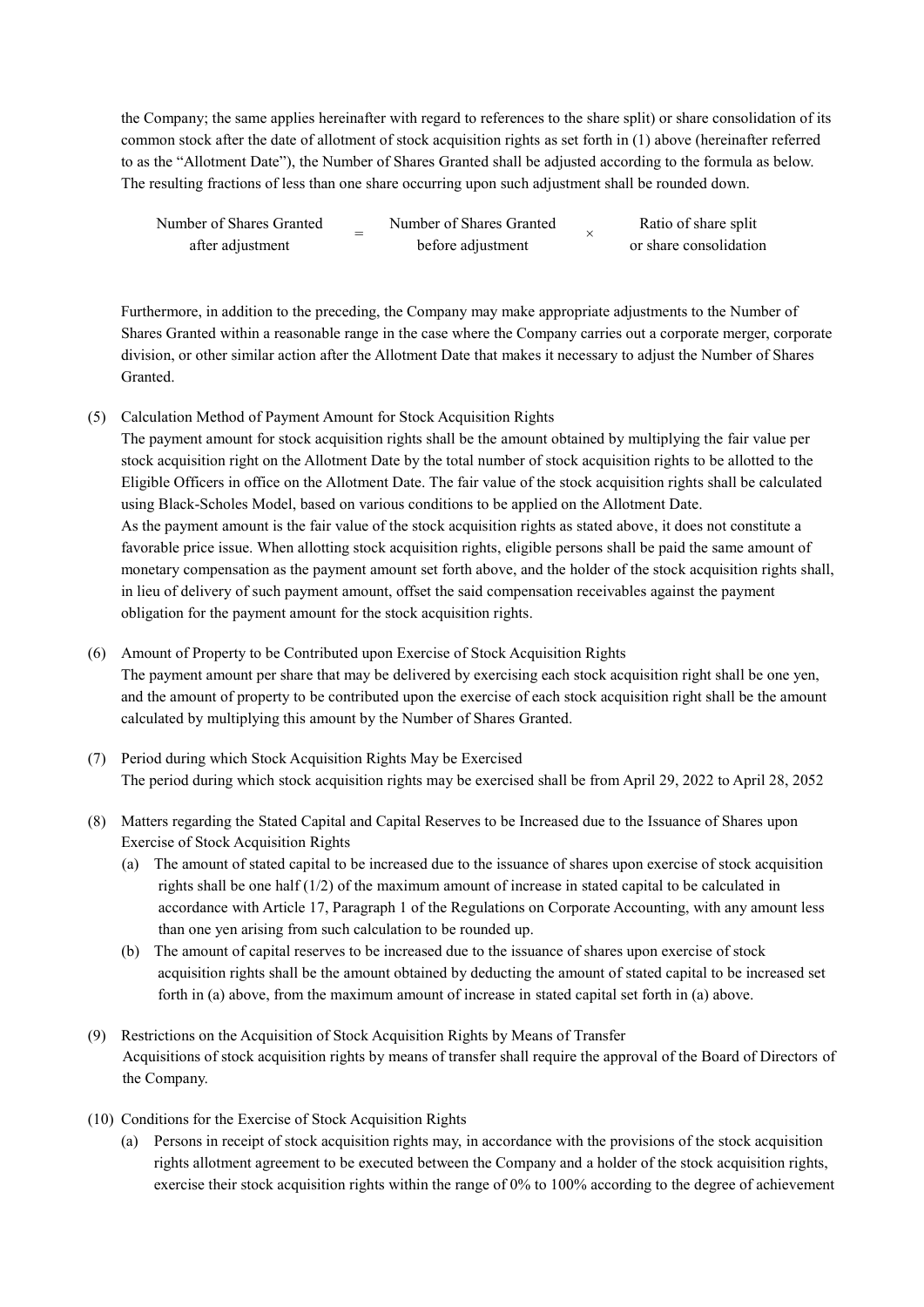of "**C**onsolidated net income before income taxes" in the business year that includes the Allotment Date, and holders of the stock acquisition rights may exercise all the exercisable stock acquisition rights in their entirety within a period of 10 days (or the next business day, if the tenth day is a holiday) from the day immediately following the day when they lose their position as Eligible Officers.

- (b) In the event that the Company recognizes any acts by the Eligible Officers that are in violation of laws and regulations or misconduct in the course of their duties, acts conflicting with the duty of due diligence or duty of loyalty, or any other act equivalent thereto, or if they are deemed to have resigned without good cause, the Company may limit the number of stock acquisition rights that may be exercised by the said holder of the stock acquisition rights, subject to a resolution of the Board of Directors of the Company. In this case, the said holder of the stock acquisition rights may not exercise stock acquisition rights in a quantity exceeding such limit.
- (c) In addition to the above, the conditions specified in the agreement to be executed between the Company and a holder of the stock acquisition rights shall apply, based on a resolution of the Board of Directors of the Company.
- (11) Matters regarding the Acquisition of Stock Acquisition Rights

In the event that a proposal for a merger agreement whereby the Company becomes a disappearing company, a proposal for a corporate division agreement or a corporate division plan whereby the Company becomes a split company, or a proposal for a share exchange agreement or a share transfer plan whereby the Company becomes a wholly-owned subsidiary, is approved by a General Meeting of Shareholders of the Company (or by resolution of the Board of Directors of the Company, if resolution by a General Meeting of Shareholders is not required), the Company may acquire the stock acquisition rights without consideration, on a date separately determined by the Board of Directors of the Company.

(12) Treatment of Stock Acquisition Rights upon Organization Restructuring Actions

In case that the Company carries out a corporate merger (limited to the case where the Company becomes a disappearing company as a result of the corporate merger), an absorption-type company split or an incorporationtype company split (limited to the case where the Company becomes a split company, respectively), or a share exchange or a share transfer (limited to the case where the Company becomes a wholly-owned subsidiary, respectively) (hereinafter referred to collectively as "Restructuring Actions"), stock acquisition rights of the stock companies listed in (a) to (e) of Article 236, Paragraph 1, Item 8 of the Companies Act (hereinafter referred to as the "Restructuring Company") shall be delivered, in each of the above cases, to holders of the stock acquisition rights remaining immediately before the effective date of Restructuring Actions (for an absorption-type merger, the effective date on which the absorption-type merger takes effect; for a consolidation-type merger, the date of incorporation of the stock company incorporated in the consolidation-type merger; for an absorption-type company split, the effective date on which the absorption-type company split takes effect; for an incorporationtype company split; the date of incorporation of the stock company incorporated in the incorporation-type split; for a share exchange, the effective date on which the share exchange takes effect; for a share transfer, the date of incorporation of the wholly owning parent company incorporated in the share transfer, the same applies hereinafter) (hereinafter referred to as "Remaining Stock Acquisition Rights"). However, the foregoing shall be on the condition that delivery of stock acquisition rights of the Restructuring Company in accordance with each of the following conditions is set forth in an absorption-type merger agreement, a consolidation-type merger agreement, an absorption-type company split agreement, an incorporation-type company split plan, a share exchange agreement or a share transfer plan.

- (a) Number of stock acquisition rights of the Restructuring Company to be delivered The same number of stock acquisition rights as the number of the Remaining Stock Acquisition Rights held by a holder of the stock acquisition rights shall be delivered to that holder.
- (b) Class of shares of the Restructuring Company subject to stock acquisition rights The class of shares of the Restructuring Company subject to stock acquisition rights shall be shares of common stock of the Restructuring Company.
- (c) Number of shares of the Restructuring Company subject to stock acquisition rights